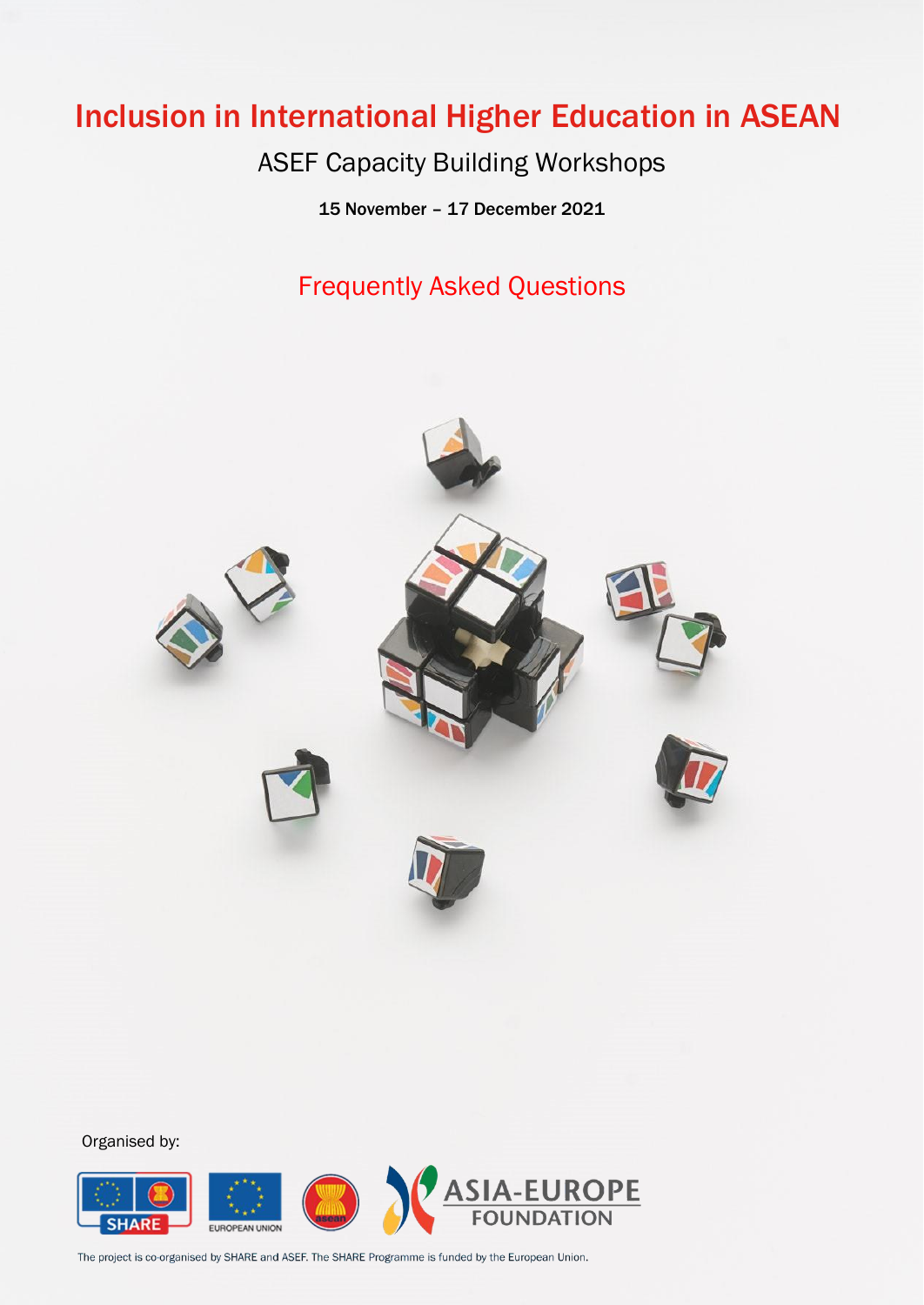### ESSENTIALS

| When and where will the<br><b>ASEF Capacity Building</b><br>Workshops take place?       | The ASEF Capacity Building Workshops on Advancing Inclusion in International Higher<br>Education in ASEAN will take place online, from 15 November to 17 December 2021. This<br>project is a spin-off of activity of the recently concluded 8th ASEF Regional Conference on<br><b>Higher Education in Asia and Europe (ARC8).</b>                                                                                                                   |
|-----------------------------------------------------------------------------------------|-----------------------------------------------------------------------------------------------------------------------------------------------------------------------------------------------------------------------------------------------------------------------------------------------------------------------------------------------------------------------------------------------------------------------------------------------------|
| I'm interested, what now?                                                               | Please proceed directly to the online application here.                                                                                                                                                                                                                                                                                                                                                                                             |
| When is the deadline to<br>apply?                                                       | We accept applications until Sunday, 7 November 2021, 23:59 UTC.                                                                                                                                                                                                                                                                                                                                                                                    |
|                                                                                         | Please monitor your inbox. You should receive a confirmation email upon successful<br>submission of your application. If you do not receive one, please your junk/spam folder.                                                                                                                                                                                                                                                                      |
| When will the results be out?                                                           | We will announce the application outcome on Thursday, 11 November 2021.                                                                                                                                                                                                                                                                                                                                                                             |
|                                                                                         | You will receive an email with your result of your application. Don't forget to like and follow<br>the <b>ASEFEdu Facebook page</b> and <b>Twitter account</b> for all of the latest updates.                                                                                                                                                                                                                                                       |
| <b>Eligibility criteria</b>                                                             | You must meet all of the following criteria to participate in the ASEF Capacity<br><b>Building Workshops:</b>                                                                                                                                                                                                                                                                                                                                       |
|                                                                                         | Be a citizen of an ASEAN member state or work at an ASEAN based university<br>Be a higher education manager, international relations officers, or<br>۰<br>academic spearheading initiatives for inclusive international higher education<br>Be proficient in written and verbal English<br>۰                                                                                                                                                        |
| <b>Selection criteria</b>                                                               | When assessing the applications, ASEF and its partners will lay extra weight on the:                                                                                                                                                                                                                                                                                                                                                                |
|                                                                                         | Originality of the motivational statement<br>Experience in the topic area                                                                                                                                                                                                                                                                                                                                                                           |
|                                                                                         | Potential direction of their action plan<br>٠<br>Commitment to transform the knowledge and skills gained into action<br>٠                                                                                                                                                                                                                                                                                                                           |
|                                                                                         | The Open Call and the screening process adopt a non-discriminative approach ensuring a<br>balanced geographic representation, gender balance and fair access to all. In doing so, the<br>organisers do not discriminate any applicant or participant on the basis of his or her race,<br>national origin (ancestry), colour, gender identity or expression, sexual orientation,<br>pregnancy, disability, religion (creed), marital status, or age. |
| I am an ASEAN national<br>working in a non-ASEAN<br>country/university. Can I<br>apply? | Yes, citizens of ASEAN members states can apply regardless of residence or employment<br>outside of ASEAN. Note, points in the Eligibility Criteria apply.                                                                                                                                                                                                                                                                                          |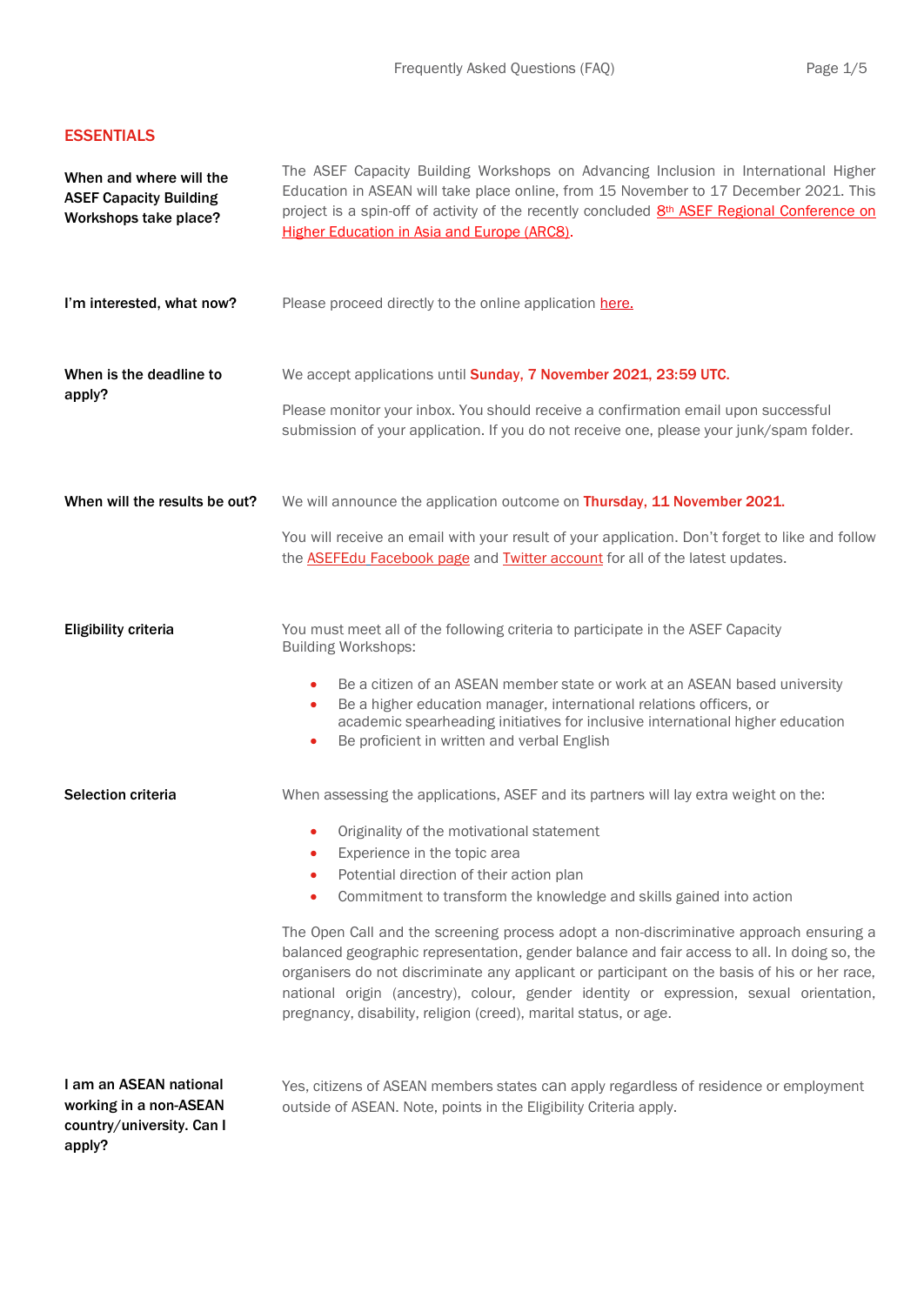| I am a ASEM national working<br>in a university based in<br><b>ASEAN. Can I apply</b>                      | Yes, ASEM nationals can apply provided that they work in a university based in ASEAN.<br>See the list of ASEM partner countries here. Note, points in the Eligibility Criteria apply.                                                                                                                                                                                                                                                                                                                                                                                                                                       |
|------------------------------------------------------------------------------------------------------------|-----------------------------------------------------------------------------------------------------------------------------------------------------------------------------------------------------------------------------------------------------------------------------------------------------------------------------------------------------------------------------------------------------------------------------------------------------------------------------------------------------------------------------------------------------------------------------------------------------------------------------|
| I am a non-ASEM country<br>national working in a<br>university based in ASEAN.<br>Can I apply?             | No, only citizens of ASEM partner countries are eligible. See the list of ASEM partner<br>countries here. Note, points in the Eligibility Criteria apply.                                                                                                                                                                                                                                                                                                                                                                                                                                                                   |
| I have not been directly<br>involved in any activities<br>related to ASEAN or ASEM<br>before. Can I apply? | Of course! We always seek to gather a diverse group, including unusual profiles. From our<br>experience, multicultural and cross-disciplinary groups learn and benefit the most from our<br>educational projects. At ASEF, we seek people with fresh and innovative ideas, regardless<br>of their educational, professional or social background.                                                                                                                                                                                                                                                                           |
| I am not work at a higher<br>education institution. Can I<br>still apply?                                  | No, this project is for employees of higher education institutions only.                                                                                                                                                                                                                                                                                                                                                                                                                                                                                                                                                    |
| I do not have extensive<br>previous experience on the<br>topic. Can I still apply?                         | Yes, but please be aware that experience is one of the selection criteria for this project.<br>For the ASEF Capacity Building Workshops on Advancing Inclusion in International Higher<br>Education in ASEAN we are looking for managers in HE with a keen interest in the topic<br>who would like to be at the forefront of making higher education more equitable in Asia<br>and Europe and are able to contribute and share views from their perspectives. If you<br>don't have extensive prior experience, but you are committed to the topic and have good<br>proposals on future activities you are welcome to apply. |
| <b>PROGRAMME</b>                                                                                           |                                                                                                                                                                                                                                                                                                                                                                                                                                                                                                                                                                                                                             |
| How does the programme<br>look like?                                                                       | Please refer to the <b>Programme Document</b> .                                                                                                                                                                                                                                                                                                                                                                                                                                                                                                                                                                             |
| Are there any commitments<br>after the project?                                                            | The ASEF Capacity Building Workshops aim to establish a cohort of HE managers who can<br>be at the forefront of making international higher education more inclusive. Participants<br>will complete the course with a key combination of practical solutions they can implement<br>in their institutions and new networks which can strengthen their work on inclusive<br>international higher education.                                                                                                                                                                                                                   |
|                                                                                                            | The organisers will also look to maintain relationships between participants and discuss<br>how future opportunities.                                                                                                                                                                                                                                                                                                                                                                                                                                                                                                       |
|                                                                                                            | Furthermore, we always strive to understand the impact of our projects and may get in<br>touch with former participants to conduct impact assessments.                                                                                                                                                                                                                                                                                                                                                                                                                                                                      |